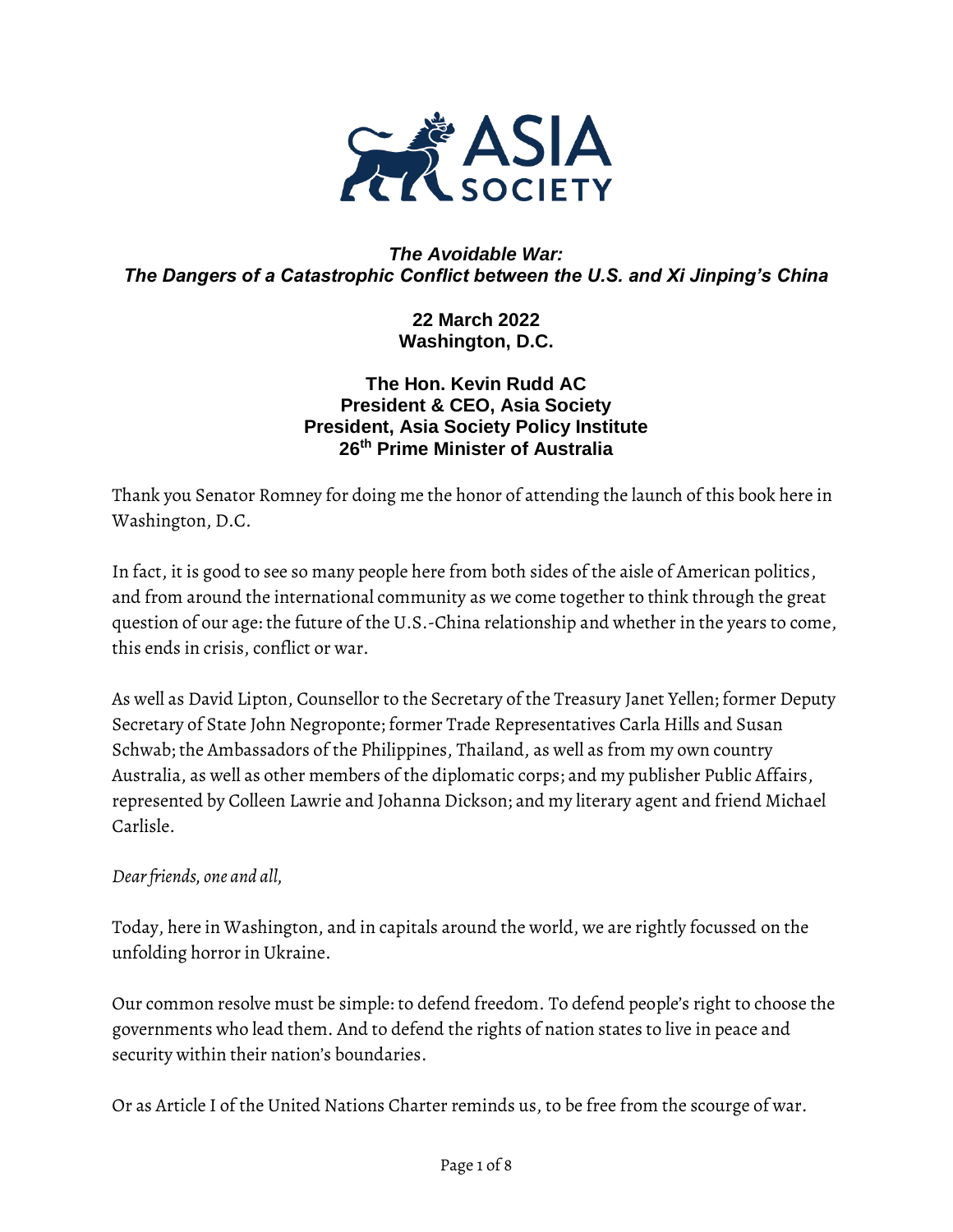All democracies should rally to the cause of providing the democratically elected government of Ukraine all the material resources it needs to defend its democracy and its country.

Just as all of us have a common global responsibility to shoulder our share of the burden with assisting the millions of Ukrainian refugees now pouring out of their blood-soaked land.

It may therefore seem odd to be here in Washington today launching a book entitled *The Avoidable War*. Not between Russia and Ukraine (even though that war was entirely avoidable, had Vladimir Putin chosen diplomacy rather than the sword).

The avoidable war we speak of today for so many of us remains unthinkable, and that is any future war between China and the United States.

Many of our friends in Europe also thought, until a month ago, that another major war on the European continent was unthinkable. But now it has come to pass.

We should therefore reflect soberly on the decade that lies ahead as we slide into a new and uncomfortable binary world that is divided between China and the United States.

#### *Lessons of history*

It's always problematic to reach back into the past to justify a course of action for the future.

History never repeats itself. But as Mark Twain has reminded us, it often rhymes.

As I reflect on the 20<sup>th</sup> century, since the "war to end all wars" (and that was World War I), there are three sets of principles which remain anchored in my mind.

The first is how did we all became "sleepwalkers" during the extraordinary events of 1914 as we all tumbled headlong into a war which nobody wanted, few expected, and which monarchs, prime ministers and diplomats failed to prevent. Some thought it was possible. But none saw it as probable. Until the "Guns of August" ripped loose.

If you have read my compatriot Christopher Clark's book *The Sleepwalkers: How Europe Went to War in 1914*, you too will be haunted by how quickly the unthinkable becomes very thinkable indeed.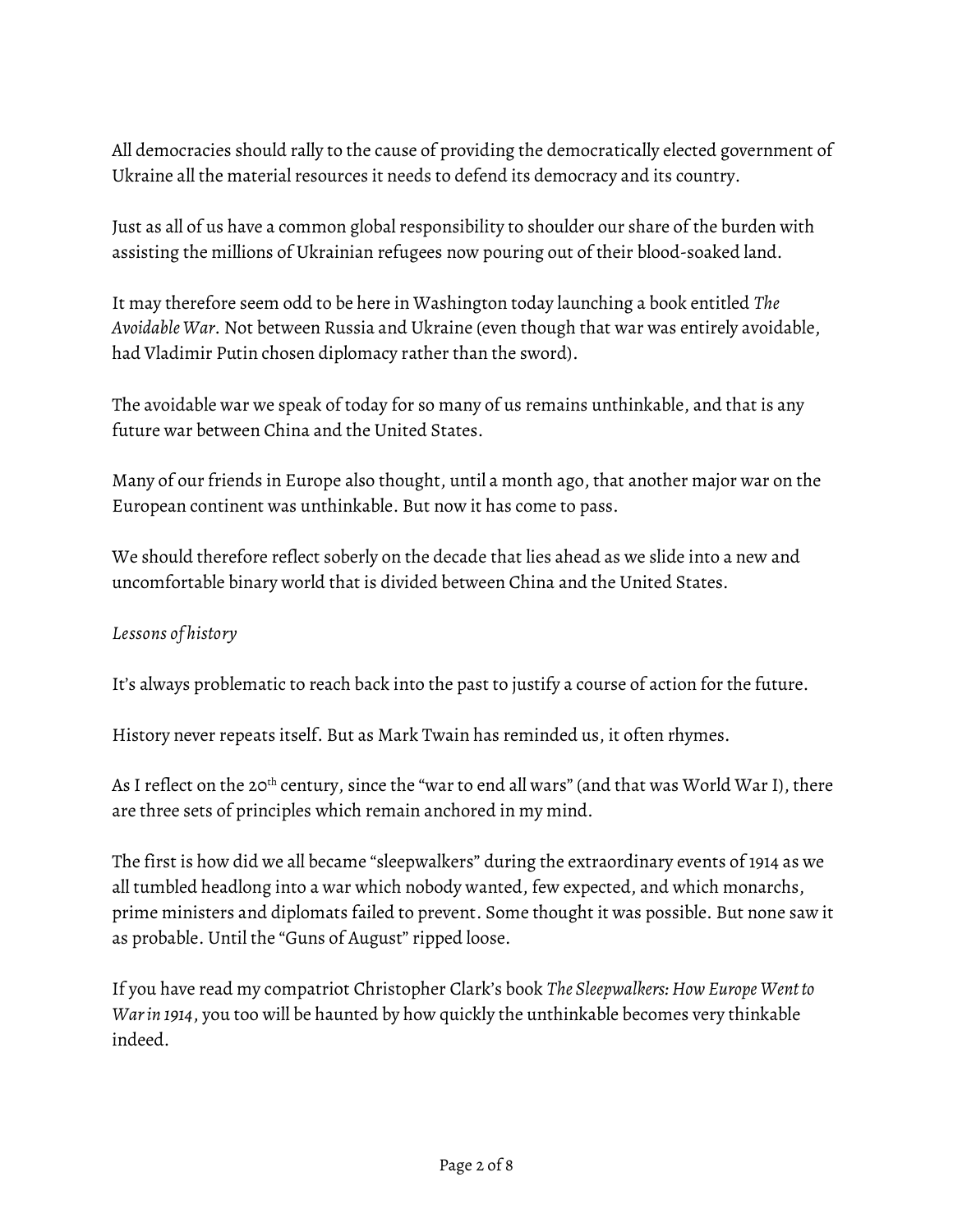A second principle to emerge from the horrors of the 20<sup>th</sup> century is the problem of appeasement.

If dictators conclude that democracies lack resolve, then the sorry history of the 1930s is that they are emboldened. And so Hitler began the salami slicing of Europe. Until it became all too late to prevent general conflagration.

If there is a third principle, perhaps it is this: despite our near-death experience during the Cold War and the Cuban Missile Crisis in 1962, the world survived—ultimately through a combination of deterrence, détente and diplomacy.

In the case of the United States, the fact that Kennan's doctrine of containment finally prevailed fully forty years after it was conceived was due to the fact that successive administrations—both Republican and Democratic—sustained it until the Berlin Wall came down, the Soviet Union collapsed and Eastern Europe was free.

There are of course many other lessons from history. Not all geopolitical. Geoeconomic lessons are rich as well. Economic enmeshment between the nations of the world may make armed conflict less probable, but certainly doesn't remove the risk altogether, particularly as we reflect once again on what happened back in 1914 in what was then a highly globalized Europe and a highly globalized world.

Then there is our common planetary challenge of climate change. This too, as a matter of logic, should draw us together to save our shared biosphere. On this Paris gave us cause for hope. Glasgow a little less so. But as we see a return to hydrocarbons in response to the energy challenges of the moment, think of what Thomas Paine would have called "common sense" common sense appears to be yielding to imperatives of economics and geopolitics.

# *The rise of China*

So how do we draw these threads together in dealing with the challenge we all face in China's continued rise?

The metrics are stark.

China as the world's most populous country; the world's second largest economy; the world's largest military; as well as a nuclear weapons state.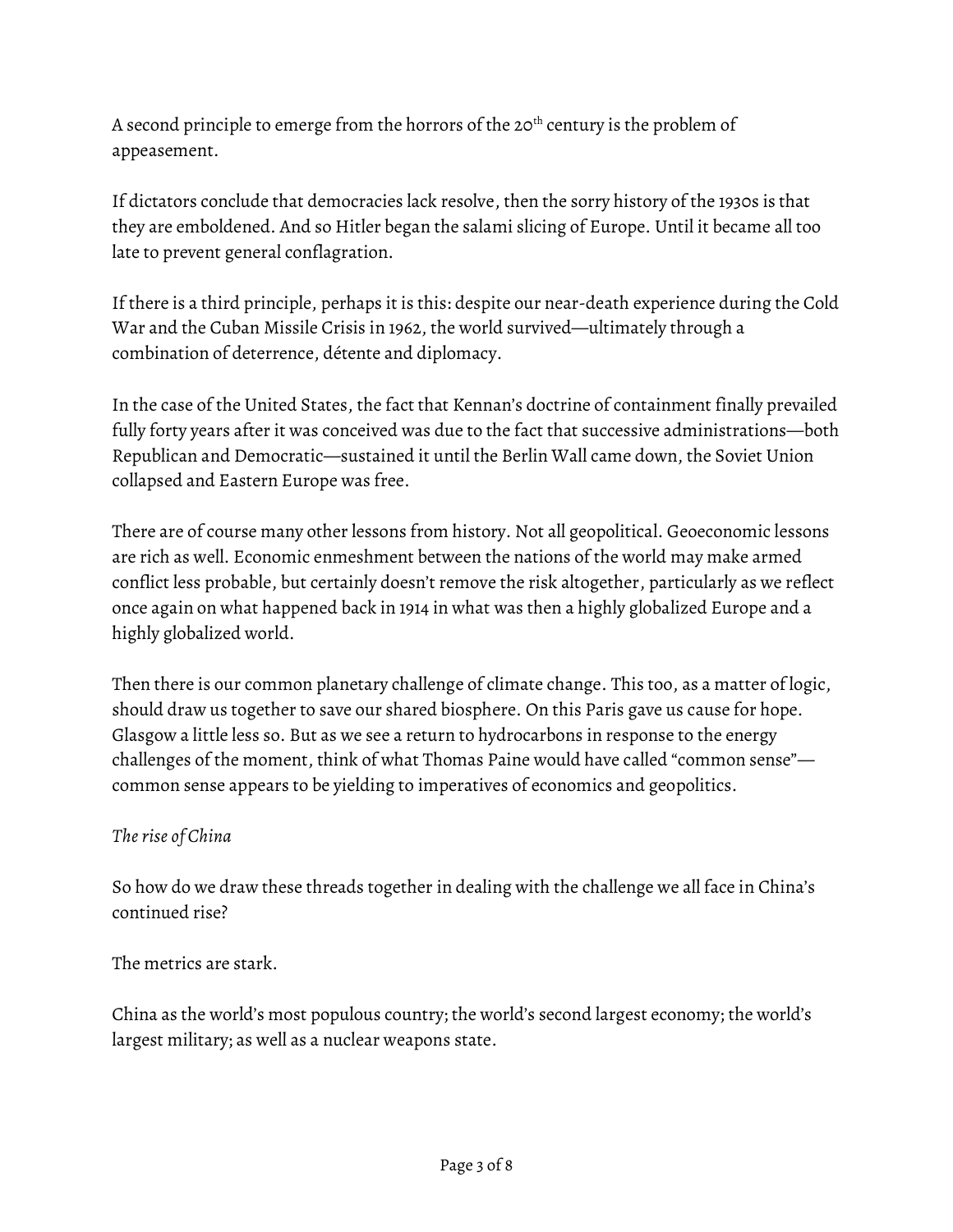China is also now actively engaged in a series of unresolved territorial disputes: along the Sino-Indian border; in the East China Sea against Japan; in the South China Sea against multiple claimant states (including U.S. treaty ally the Philippines); and, of course, the biggest of them all, Taiwan.

Add to these geopolitical factors, and the ideological and ideational divides that now separate these two worlds, as China seeks to replace an international rules-based order, led by the United States, with one of its own making and choosing—one which puts China at its center and seeks to change that order's norms and rules in a manner more compatible with Chinese national values and interests.

Taken together, these represent a heady mix of geostrategic challenges for the three decades that lie ahead—as we move towards Xi Jinping's 2049 target of the national rejuvenation of the Chinese nation, by which point he plans for China to be the most powerful nation on Earth.

### *What then is to be done?*

So what then is to be done if this is indeed to be the "avoidable war," as the title of the book suggests it should be?

And how do we apply the lessons of history—sleepwalking, appeasement, deterrence, diplomacy and a common concern for the global commons—to a strategic framework which might just have some chance of reducing the possibilities for crisis, conflict and war between these two great powers of the 21<sup>st</sup> century?

At present, both Republicans and Democrats characterize the U.S.-China relationship as one of strategic competition.

By contrast, in China the Communist Party's official literature describes the period through which we are currently living as "the rise of the East and the decline of the West."

In Beijing, these are euphemisms for the rise of China and the decline of the United States.

Although I suspect the collective West's unified response to the Russian invasion of Ukraine (including the imposition of punishing financial sanctions against Moscow and the geopolitical hardening that has occurred in Berlin) may have given China some temporary, pragmatic pause in its ideological euphoria.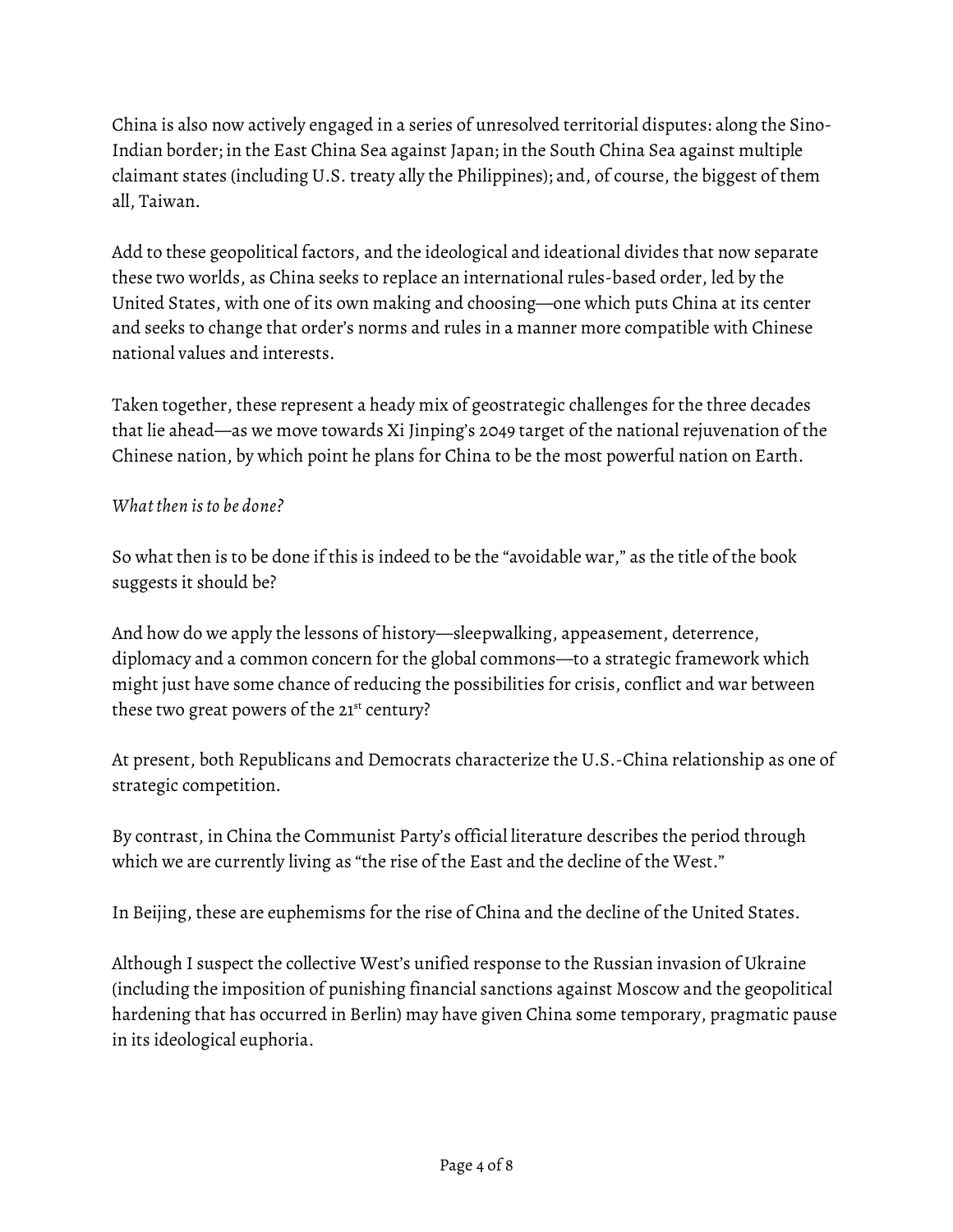Beneath the surface, China also recognizes that it is in a deep strategic competition with the United States for regional and global preponderance—militarily, economically and technologically.

As for Xi Jinping, he plans to be in office until about the mid-2030s (assuming his likely reappointment at the 20<sup>th</sup> Party Congress this November), by which point he would be in his mid-80s.

It is my judgement that Xi Jinping is likely to seek to use military means to recover Taiwan if that cannot be done via political means.

And that Xi wishes to see this happen within his lifetime.

We should not accept the panicked assumptions of some that this will happen anytime soon.

In my judgement, it would only happen when China believes that the balance of military power was overwhelmingly to its advantage in East Asia, and when financially and economically it would be powerful enough to withstand international financial sanctions.

Neither of these conditions exist at present.

That means it is more likely to be later this decade or early in the next, but still on Xi Jinping's political watch. Because he, like Vladimir Putin, sees himself as "a man of history" seeking to recover lost national territory.

That means that we have entered what I call the decade of living dangerously.

The question, therefore, is how best to preserve the peace and defend freedom during what will be difficult and destabilizing times.

To do so, what I argue in the pages of this book is that it might just be possible to develop a joint strategic framework between Washington and Beijing of what I call "managed strategic competition."

I have a simple approach to these questions: strategic competition can either be unmanaged (that is, that there are no rules of the road); or it can be managed (in the sense that there are some basic guardrails put in place, with the agreement of both sides, to prevent the relationship from spinning out of control by accident, rather than by design).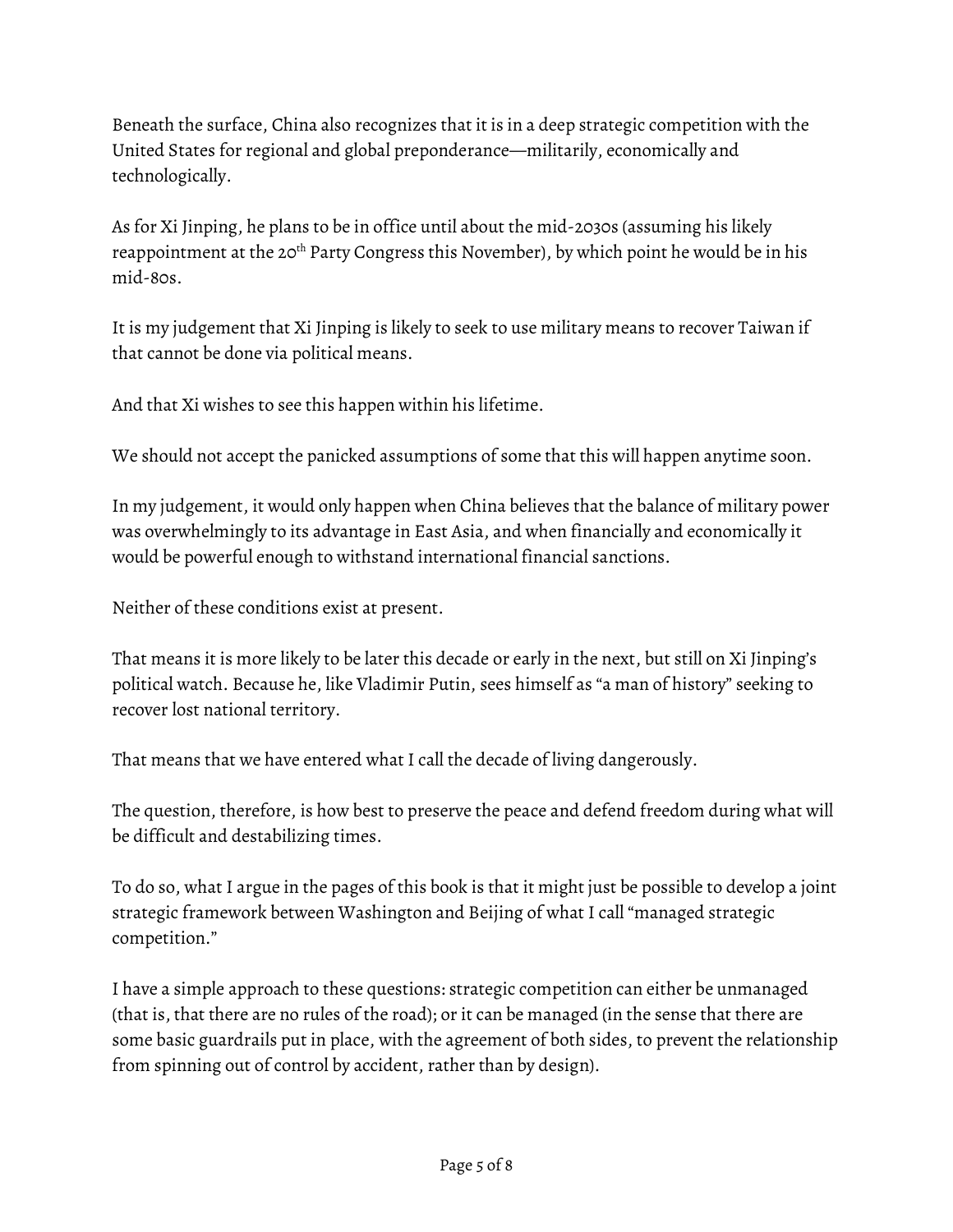This becomes even more critical when the stock of political and diplomatic capital available in the bilateral relationship has been depleted to near zero.

And that is the point that we have about reached now.

When there is negligible trust, goodwill or even open lines of communication available, the risk of radical strategic miscalculation is very large.

There is no particular rocket science to my concept of managed strategic competition. I've been working on it since I wrote a research paper at the Harvard Kennedy School with my friend and colleague Graham Allison back in 2014. It was then less pressing than it is now. And I have written various articles and delivered various speeches on the concept in the years since then.

There are four components to managed strategic competition.

First, the United States and China must both develop a clear understanding of the other's irreducible strategic redlines in order to help prevent conflict through miscalculation. Each side must be persuaded to conclude that enhancing strategic predictability advantages both countries, strategic deception is futile, and strategic surprise is just plain dangerous. This will require granular diplomatic understandings on Taiwan.

Second, the two sides would then channel the burden of strategic rivalry into a competitive race to enhance their military, economic and technological capabilities. Properly constrained, such competition aims to deter armed conflict rather than tempt either side to risk all by prosecuting what would become a dangerous and bloody war with deeply unpredictable results. Such strategic competition would also enable both sides to maximize their political, economic, and ideological appeal to the rest of the world. Its strategic rationale would be that the most competitive power would ultimately prevail by becoming (or remaining) the world's foremost power—with Armageddon avoided. And may the best system win.

Third, this framework would create the political space necessary for the two countries to continue to engage in strategic cooperation in a number of defined areas where both their global *and* national interests would be enhanced by such collaboration—and indeed undermined by the absence of an agreed, collaborative approach. Climate looms large on the list. The next pandemic comes second. Then there is still the tricky business of maintaining global financial stability given the challenges that lie ahead.

Fourth, for this compartmentalization of the relationship to have a prospect for success, it would need to be policed by a dedicated senior official on either side of the relationship. On the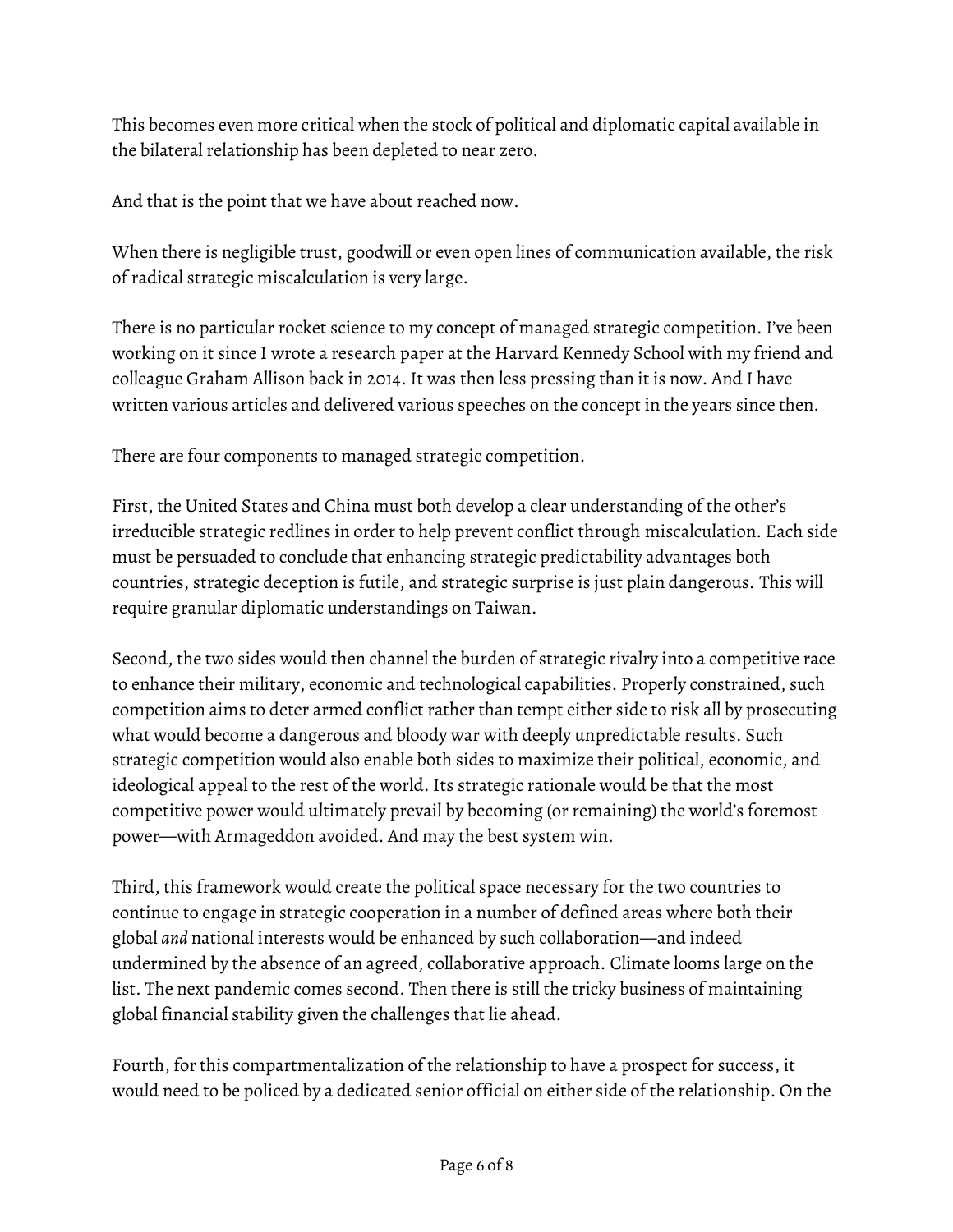U.S. side that would be the Secretary of State or the National Security Advisor or the Secretary of Defence. On the Chinese side, it would be the Director of the Foreign Affairs Office of the Central Committee or the Vice Chairs of the Central Military Commission. Or all of the above. But no more quick decisions will be critical to avoiding disaster.

Of course, it is important to be realistic.

No joint strategic framework can in itself prevent war. But properly constructed and based on clarity, transparency, and most importantly credible deterrence, it may significantly reduce the risk of it.

Such a framework would also keep alive the possibility of political change, the evolution of each side's worldview, or the emergence of new ways of thinking about old problems (both conceptual and even technological) and better managing great power relations in the complex world of the 21<sup>st</sup> century.

Most importantly, it may cause both China and the United States to conclude that after more than 150 years of one form of political engagement or another, they are not destined for war.

## *Conclusion*

I am sure the approach I recommend in this book will be roundly criticized both in Washington and Beijing as not being sufficiently sensitive to the realities of each side's core national interests.

My challenge to the critics, however, is to come up with something better.

For those who argue for deterrence, the reality is that deterrence forms a core component of the four part structure I have recommended. For those concerned about the appearance of appeasement, managed strategic competition does nothing of the sort, because there is an internal clarity (as opposed to public political bravado) to the strategic redlines that have been set.

And for those concerned, as I am, about sleepwalking into war, the whole point of two sets of senior officials acting as policemen of the strategic stability of the overall relationship, is that it seeks to avoid, by conscious design, the political and diplomatic inertia—followed by rapid and crazed mobilizations—that we saw in July 1914.